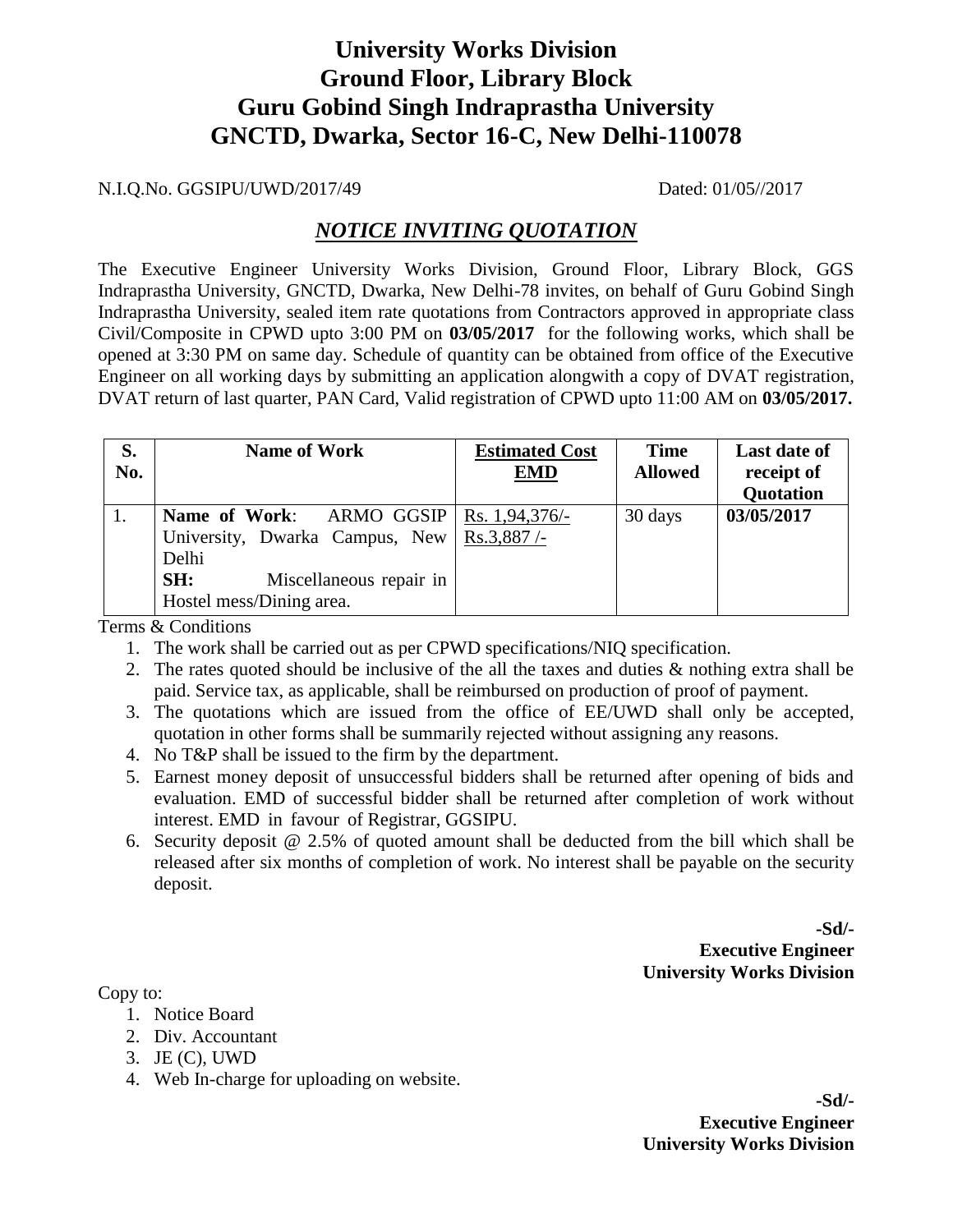# **University Works Division Ground Floor, Library Block Guru Gobind Singh Indraprastha University GNCTD, Dwarka, Sector 16-C, New Delhi-110078**

N.I.Q.No. GGSIPU/UWD/2017/50 Dated: 01/05//2017

### *NOTICE INVITING QUOTATION*

The Executive Engineer University Works Division, Ground Floor, Library Block, GGS Indraprastha University, GNCTD, Dwarka, New Delhi-78 invites, on behalf of Guru Gobind Singh Indraprastha University, sealed item rate quotations from Contractors approved in appropriate class Civil/Composite in CPWD upto 3:00 PM on **03/05/2017** for the following works, which shall be opened at 3:30 PM on same day. Schedule of quantity can be obtained from office of the Executive Engineer on all working days by submitting an application alongwith a copy of DVAT registration, DVAT return of last quarter, PAN Card, Valid registration of CPWD upto 11:00 AM on **03/05/2017.**

| S.<br>No. | <b>Name of Work</b>            | <b>Estimated Cost</b><br><b>EMD</b> | <b>Time</b><br><b>Allowed</b> | <b>Last date of</b><br>receipt of |
|-----------|--------------------------------|-------------------------------------|-------------------------------|-----------------------------------|
|           |                                |                                     |                               | <b>Quotation</b>                  |
|           | Name of Work:<br>ARMO GGSIP    | Rs. $45,392/-$                      | 7 days                        | 03/05/2017                        |
|           | University, Dwarka Campus, New | $Rs.908/-$                          |                               |                                   |
|           | Delhi                          |                                     |                               |                                   |
|           | SH:<br>Miscellaneous works at  |                                     |                               |                                   |
|           | Various Locations.             |                                     |                               |                                   |

Terms & Conditions

- 1. The work shall be carried out as per CPWD specifications/NIQ specification.
- 2. The rates quoted should be inclusive of the all the taxes and duties & nothing extra shall be paid. Service tax, as applicable, shall be reimbursed on production of proof of payment.
- 3. The quotations which are issued from the office of EE/UWD shall only be accepted, quotation in other forms shall be summarily rejected without assigning any reasons.
- 4. No T&P shall be issued to the firm by the department.
- 5. Earnest money deposit of unsuccessful bidders shall be returned after opening of bids and evaluation. EMD of successful bidder shall be returned after completion of work without interest. EMD in favour of Registrar, GGSIPU.
- 6. Security deposit @ 2.5% of quoted amount shall be deducted from the bill which shall be released after six months of completion of work. No interest shall be payable on the security deposit.

**-Sd/- Executive Engineer University Works Division**

Copy to:

- 1. Notice Board
- 2. Div. Accountant
- 3. JE (C), UWD
- 4. Web In-charge for uploading on website.

**-Sd/- Executive Engineer University Works Division**